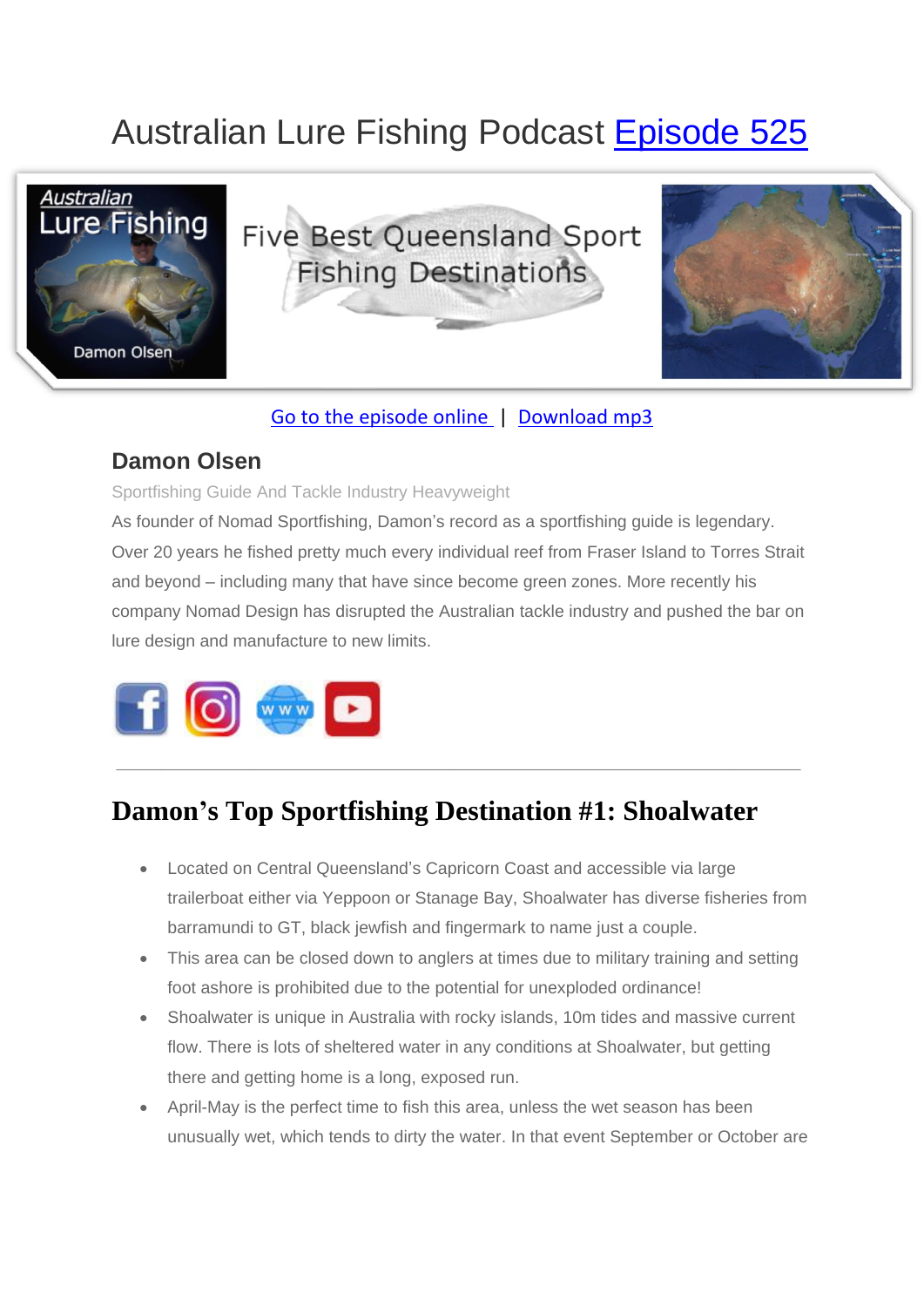a better option. These times give anglers the opportunity to target both barramundi in coastal inlets and GT on rocky shorelines.

• For GT it's often preferable to have current, but with 10m tides the current can be too strong even for GTs. There is always somewhere to fish, but you'll need to look away from the usual pressure points and find back eddies where the fish can hang out of the current.

#### **Damon's Top Sportfishing Destination #2: Kenn Reefs**

- The Kenn Reef system is 350 nautical miles east of Mackay and is on this list because it is so different from the Great Barrier Reef. Extreme water clarity, incredibly bright colours and incredible pelagic fishing are the drawcard.
- Dogtooth tuns on topwater, wahoo on stickbaits, mega GT's and yellowfin tuna on poppers are on offer around the reef edges, whilst XOS coral trout and reefies are available in the lagoon. The shallow reef lagoon fishing is not as prolific as the Great Barrier Reef, but when you hook a fish it's going to be a monster.
- November to December is the time to visit as you're outside of the season where strong south easterly winds are a problem, but early enough in the wet season that cyclones are less likely.

### **Damon's Top Sportfishing Destination #3: T-Line Reef**

- Just north of Swains Reefs, around 100 nautical miles east of Mackay, T-Line is a system of numerous small reefs that are unlike any coral reef systems anywhere else in the world.
- It's a long way out, but once you're there the area is very sheltered, and the reef dries out in many places at low tide. Be careful of anchorages though, sometimes an anchorage can be calm on one tide but have massive currents and whirlpools when the tide turns.
- The system is comprised of countless small reefs with very narrow channels and almost all of them containing blue holes! Massive currents are another feature of the area, creating lots of life and lots of fish.
- For Damon, massive GT's were the standout of this area and would move into the blue holes. 40-50kg GT's hunt in the shallows in sheltered blue holes and can be sight cast from the shore with poppers, with fish often taking lures right at your feet.
- Due to the currents and the drying of the reef at low tide the shallow reef flats probably don't fish as well as reef flats in other parts of the Great Barrier Reef.